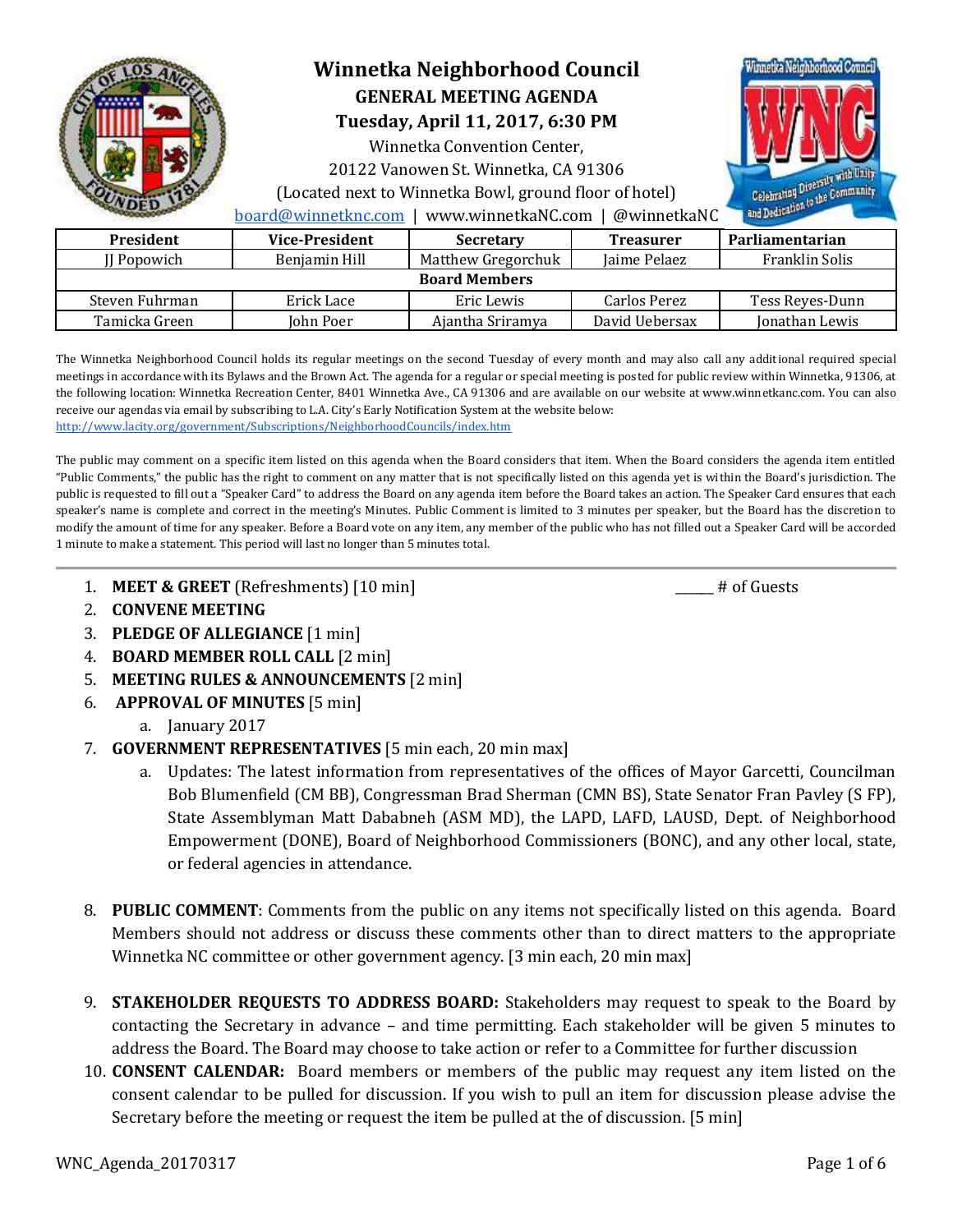- 11. **FINANCIAL CONSENT CALENDAR:** Board members or members of the public may request any item listed on the consent calendar to be pulled for discussion. If you wish to pull an item for discussion please advise the Secretary before the meeting or request the item be pulled at the time it is brought up for discussion. [15min]
	- a. Motion to approve Moore Business Results Invoices (Outreach):
		- 1. March Activity expense: \$
	- b. Motion to approve Valentino's expenses for meeting food (Outreach):
		- 1. March 14 meeting food expense: \$50.00
	- c. Motion to approve Extra Space Storage (Operational)
		- 1. March Storage expense: \$200.00

### 12. **NON-CONSENT CALENDAR**

- a. Update on the 2017 Senior Symposium scheduled for May 20, 2017. (Solis)[10 Min]
- b. Update on the Winnetka NC newsletter. [10 Min]
- c. Discussion and possible action regarding modifying the Winnetka NC budget to account for an additional \$5000.00 allocated to Neighborhood Council's by the City Council. The funds must be allocated and a revised budget approved in order to be used.
- d. Discussion and possible action to appoint Tess Reyes-Dunn to be the Winnetka NC representative assigned to the Valley Alliance of Neighborhood Councils (VANC). While it is not required that a representative be appointed - any Board member may attend - the Winnetka NC has a tradition of appointing a Board member.
- 13. **TREASURER'S REPORT** (Pelaez/Uebersax) Update, discussion, and possible action regarding the status of Winnetka NC finances, the WNC checking account, and the Treasurer's bank account Access, plus any additional financial reports as needed other than the MERs.
	- a. Discussion, review, and approve any outstanding Monthly Expense Reports (MER) July 2016 March 2017
	- b. Discussion and possible action regarding the Treasurer position. We will be discussing the status of the Treasurer and whether or not we need to appoint a new Treasurer.

### 14. **REGULAR COMMITTEE REPORTS & MOTIONS**

- a. **Planning & Land Use Management Committee (PLUM) Report** (Popowich) [45 min] NOTICE: The PLUM Committee Meeting: 3rd Tuesday of each month at 7 PM (Location to be decided)
	- i. Discussion and possible action on a recommendation by the PLUM Committee for the Board to reject the proposed project located at 7111 N. Winnetka Ave without prejudice.
		- 1. The proposal of the development of a new 4 story mixed condo/apartment complex with underground parking at 7111 N. Winnetka Ave., Winnetka CA. The proposed project will include 9 condominium units and 151 apartments. The currently Planning Department applications include a Vesting Tentative Track. The property is currently zoned  $(Q)$  C2-1VL-RIO and P1-VL-RIO – a commercial zoning (with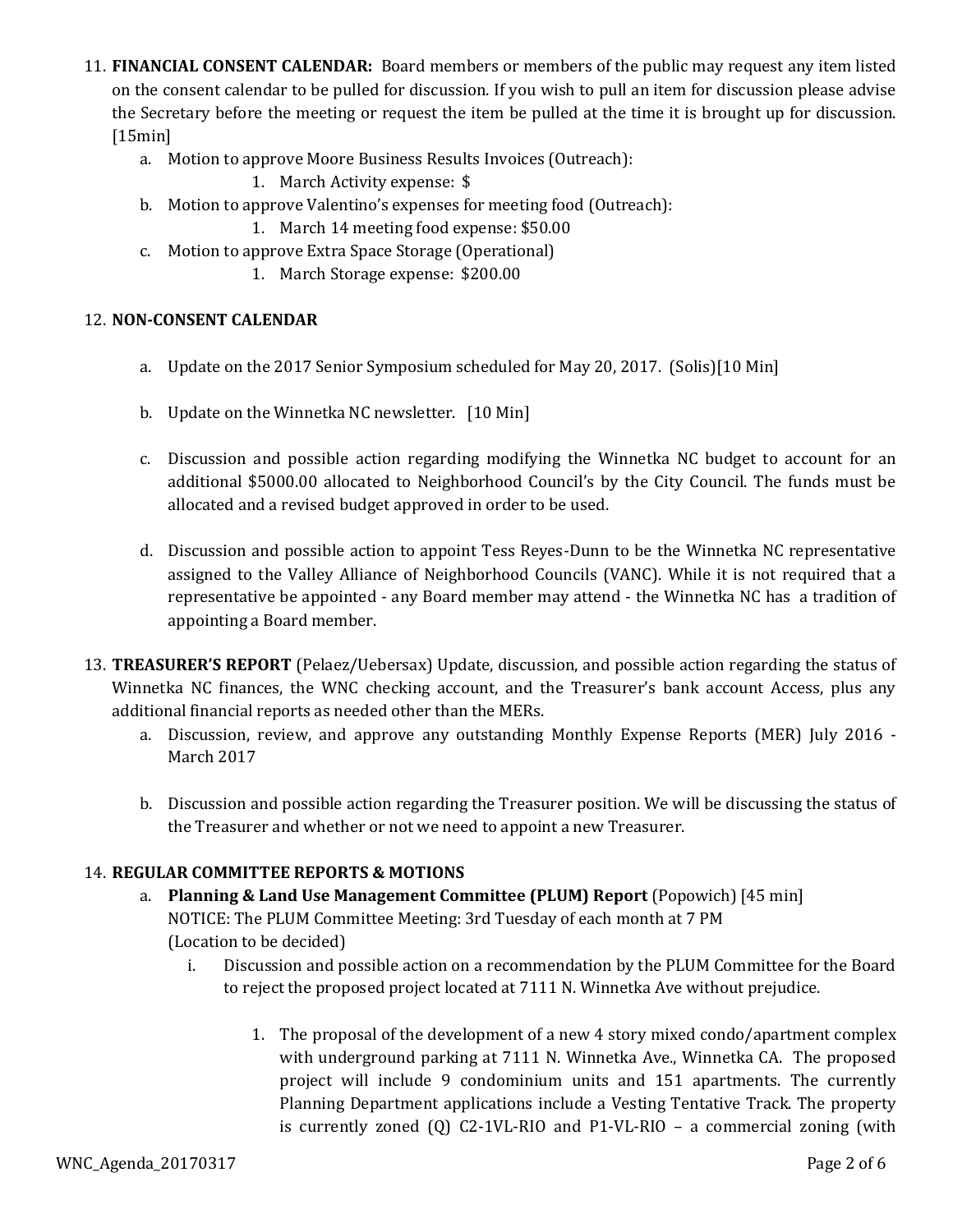parking zones) and would require a zoning change for this use. (LA City Planning Case #s: VTT-74911 and ENV-2017-566-EAF). (PLUM Motion approved: 5-0)

ii. Discussion and possible action on proposed Transit Oriented Communities (TOC) Affordable Housing Incentive Program. Pursuant to the voter-approved Measure JJJ, Los Angeles Municipal Code (LAMC) 12.22 A.31 was added to create the Transit Oriented Communities (TOC) Affordable Housing Incentive Program (TOC Program). The Measure requires the Department of City Planning to create TOC Affordable Housing Incentive Program Guidelines (TOC Guidelines) that apply to all Housing Developments located within a one-half mile radius of a Major Transit Stop. These proposed guidelines will be presented to the City Planning Commission on May 11<sup>th</sup>. For more information please review the following:

Background Information: [https://planning.lacity.org/ordinances/docs/TOC/TOC\\_FAQ.pdf](https://planning.lacity.org/ordinances/docs/TOC/TOC_FAQ.pdf) Proposed TOC[:](https://planning.lacity.org/ordinances/docs/TOC/TOCGuidelines.pdf) <https://planning.lacity.org/ordinances/docs/TOC/TOCGuidelines.pdf>

1. The PLUM Committee recommends the Board submit a Community Impact statement with the following comments:

> 1. The Winnetka NC objects to TOC Affordable Housing Incentive Area Section II (4). The WNC holds that Community Plan updates, amendments, including adoption of a Community Plan Implementation Overlay (CPIO), Transit Neighborhood Plan, or Specific Plan are meant to be an expression of what the Community will support in terms of development, density, and design. We recommend II(4) be replaced as follows:

> A TOC Affordable Housing Incentive Area, or portion thereof, may be amended or replaced through a Community Plan update or amendment, including adoption of a Community Plan Implementation Overlay (CPIO), Transit Neighborhood Plan, or Specific Plan.

> 2. The WNC objects to the definition of a Major Transit Stop as defined in Section IX(5), as it is arbitrary and vague. The small change in the Metro service or bus service could increase or decrease density at the whim of the City. A plan cannot be built on a parameter that can be changed frequently. It would provide no basis for continuity and consistency.

> 3. The WNC objects to the application and approval procedure as outlined in Section IV  $(1)(a)$  &  $(b)$ . The WNC feels that any TOC application must be processed in an open and transparent manner and must begin within the NC system. Therefore we recommend the application and approval procedure be replaced as follows:

a. Any TOC application must first be referred to the corresponding NC for a public hearing at least 6 months before the application can advance to the next stage of the approval process.

b. Any TOC application approved by an NC must then be heard in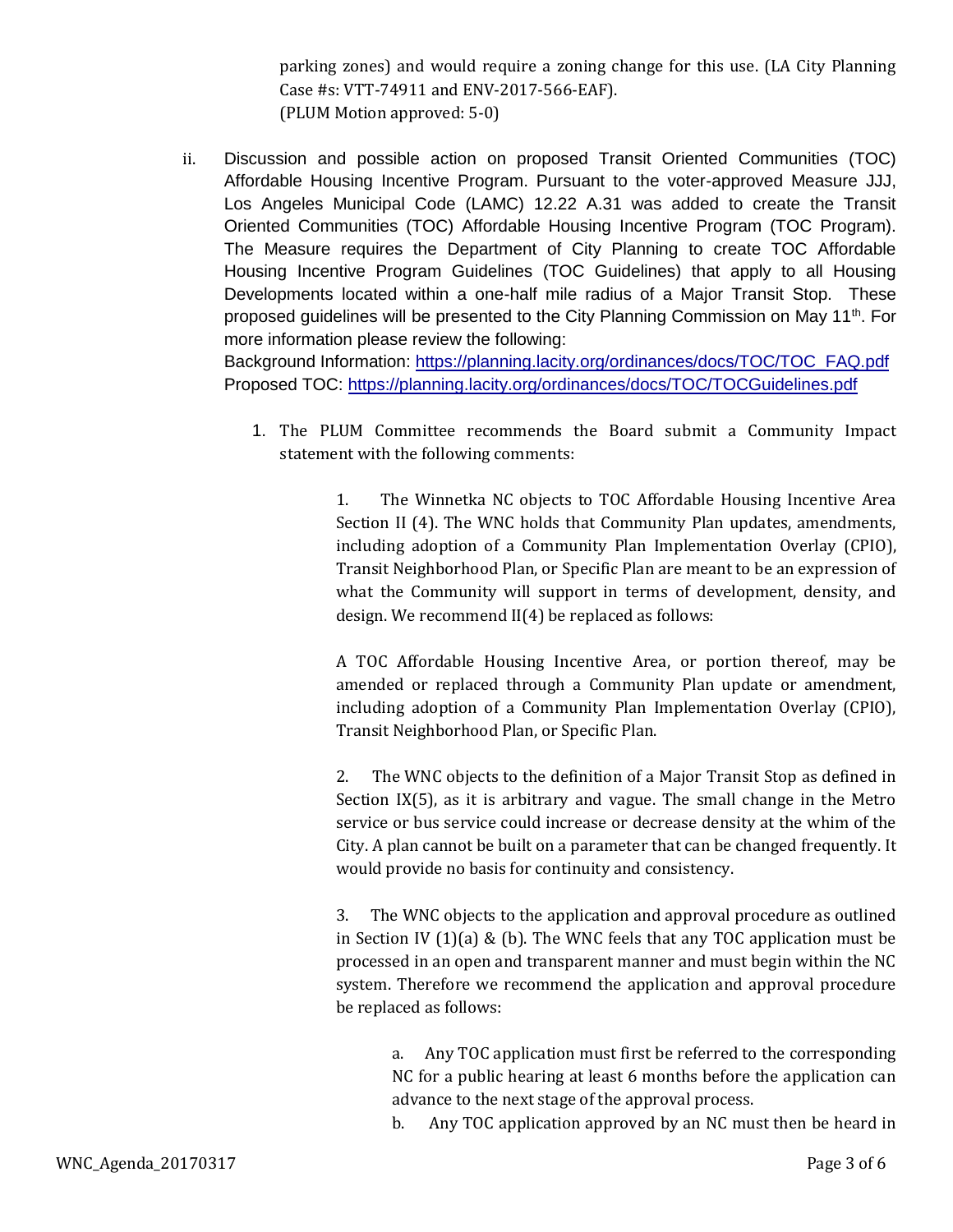an open Planning Commission meeting duly noticed to the public with at least the standard 500 sq. ft. radius notice.

c. The City will follow the standard appeal process for any rejected zoning variance application in case the Commission rejects the TOC application.

4. The WNC objects to Section IV (4) Design Conformance. The WNC believes this section will prohibit the Community through the NC, or dilute the impact of a Community Plan, Specific Plan, or other covenants to work with developers to design projects that will be acceptable to the Community. Ex. An NC, or an existing Community Plan may call for a developer to set back the second floor of a project to lessen the impact on an adjacent property; and a developer could then could claim this would reduce the density, thereby obtaining a TOC incentive.

5. The WNC objects to Section  $V(2)(i)(ii)(iii)$  which allows reduced parking spaces in its entirety. AB 744 (2015) prohibits the City from requiring more than .5 spaces per bedroom and this is as low as the City should be allowed to go. The problem is that a married couple where both parties work often have a more than one car. Under the proposed section this couple would not be able to park their cars on the property. This is unrealistic, restrictive, and irresponsible.

6. The WNC objects to Section  $V(2)(c)$  Unbundling. The WNC believes this will create instances where the developer may sell or auction parking that is should be allocated to one unit to another unit. This may lead to a shortage of parking should the occupant of the first unit, who voluntarily relinquished the parking spot moves, and the new occupant requires a parking space. Parking spaces should be assigned to a specific unit.

7. The WNC objects to section VI(1) in principle. The WNC feels that the reduction in setbacks will create a concrete jungle that lacks appropriate green space. A reduction in greenspace leads to increased urban warming and climate change which in turn impacts the need for increased energy production to cool dwellings as well as has a negative impact on ascetics of a community.

8. The WNC objects to Section  $VI(g)(ii)$  in principle. The proposed guidelines supercede established Code (12.21.1 A.10). Guidelines should not supersede established codes. If the goal is to amend the code, then amend the code. Furthermore the WNC believes that setbacks are a critical feature that should not be impeded at the cost of more density to protect the privacy and quality of life of adjacent building. (PLUM Motion approved: 5-0)

b. **Public Safety Committee (PSC) Report** (Pelaez) [15 min]

NOTICE: The PS Committee Meeting: TBD (Location to be decided)

i. No Report this month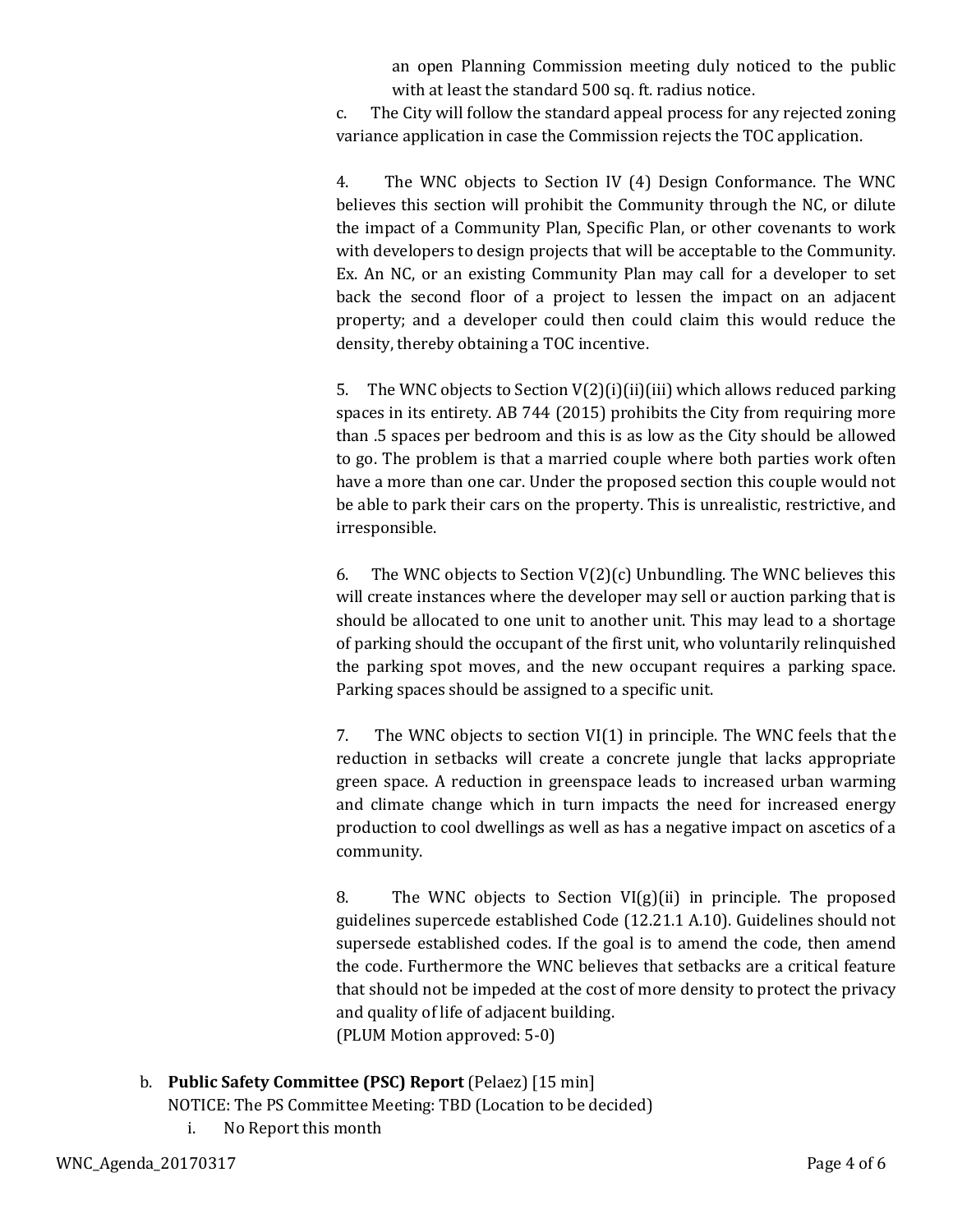- c. **Public Works & Transportation Committee (PWT) Report** (Uebersax) [25 min] NOTICE: The PWT Committee Meeting: TBD (Location to be decided) i. Monthly Report.
- d. **Outreach & Social Media Committee (OSM) Report** (Lewis) [15 min] NOTICE: The OSM Committee Meeting: TBD (Location to be decided)
	- i. No report this month:
- e. **Youth Advocacy Committee (YAC) Report** (Lace) [15 min] NOTICE: The YAC Committee Meeting: TBD (Location to be decided)
- f. **Budget & Finance Committee (B&F) Report** (Popowich) [20 min] NOTICE: The B&F Committee Meeting: TBD (Location to be decided)
	- i. No Report this month
- g. **Rule, Elections & By-Laws Committee (REB) Report** (Hill) [5 min] NOTICE: The REB Committee Meeting: TBD (Location to be decided)
	- i. No Report this month
- h. **Budget Advocate/Budget Rep Report** (?) [5 min]
	- i. LA City budget day is June 24th 7:30am to 4:00pm at City Hall. (Gregorchuk) [5mins]

## 15. **OFFICER & LIAISON REPORTS**

- a. President's Report (Popowich) [5 min]
- b. Secretary's Report (Gregorchuk/Green) [4 min]
	- i. Attendance report.
- c. LA City Council District 3 Beautification Action Team Liaison Report: (No Rep) [5 min]
- d. LA DWP Memorandum of Understanding Oversight Committee Report (Uebersax) [5min]
- e. LA Neighborhood Council Coalition (LANCC) Report: (Uebersax): [5 min]
	- i. Discussion and possible action regarding a recommendation by LANCC for a Council File declaration as described below. The Board will discuss whether to take action, refer to committee or arrange for a presentation and action at a later time.

CF 16-0187, CF 17-0166 The Los Angeles Neighborhood Council (LANCC) (XXXXXX Neighborhood Council) opposes Mayor Eric Garcetti's proposal to close part of the City's \$250 million budget gap for next year by using an estimated \$50 million of Local Return money from Measure M, the permanent half cent increase in our sales tax that was approved by 71% of voters in November, 2016. We support that the funds be evenly distributed between the Council Districts. We further recommend that Measure M Local Return Funds be used to supplement city budget funding to repair our sidewalks and pave our streets as presented to voters in Measure M campaign outreach. We also support that the Neighborhood Councils have a more active role in the decisions of how the funds will be spent.

- f. LA Public Works Liaison Report: (Uebersax) [5 min]
- g. Mayor's Budget Representatives Report (Gregorchuk) [5 min]
- h. Reserve Animal Control Officer (RACO) Liaison Report (Vacant) [5 min]
- i. Valley Alliance of Neighborhood Councils (VANC) Report: (??) [5 Min]

## 16. **GOOD OF THE ORDER** [2 min] 17. **MEETING ADJOURNED**